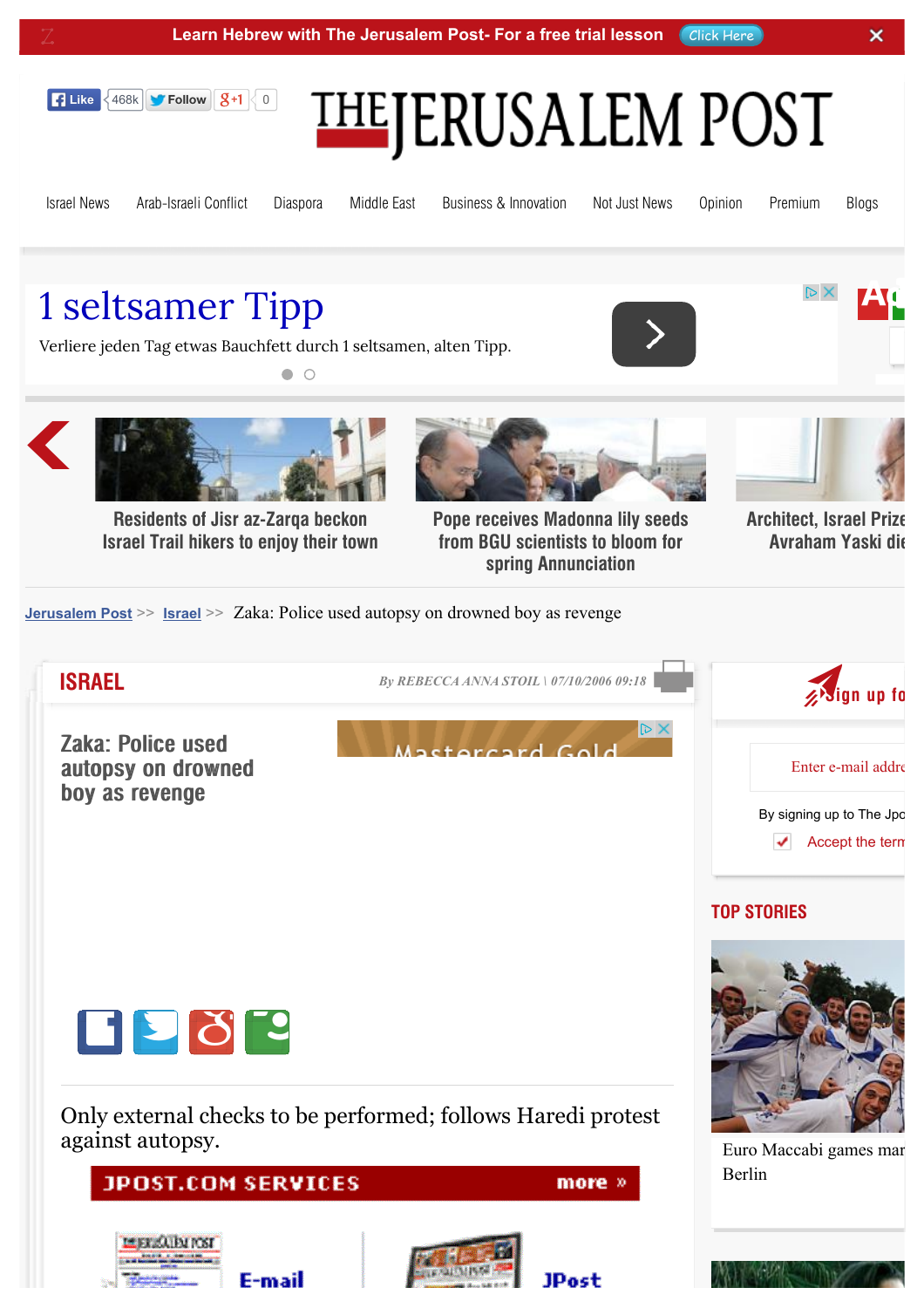

jp.services1. (photo credit:)

A ngry Zaka negotiators accused Lachish Subdistrict Police on Monday of taking advantage of the drowning death of eight-year-old Shimon Zwicker in order to take revenge on the religious community for last month's theft by haredim of a body

awaiting postmortem examination. "It was sweet revenge against the religious community for the stealing of the body from Ashdod," said Zaka legal adviser Moshe Gutwine, who labored Monday to prevent invasive operations from being carried out on Zwicker's body. "The police were trying to create a provocation." The tragic story began Sunday, when Zwicker and approximately 40 other children from the Itamar Talmud Torah's summer camp visited Nitzanim Park. After the children finished their outing and were being loaded on the bus to return home, counselors noticed that Zwicker was missing. The counselors conducted a quick search, but when they realized that the boy was nowhere to be found they requested professional assistance. Search efforts began immediately, and searchers soon discovered the boy's shoes lying by the side of the park's lake. A team of 20 Zaka divers began to search the lake's murky waters after dark on Sunday evening and continued to comb the lake's floor for almost six hours, but to no avail. Only after sunrise, helicopter search teams flying low over the lake displaced enough water to reveal the boy's body, sunk in the thick mud at the bottom of the meter-and-a-half-deep lake. Four counselors from the camp and two kayak operators who



[16-year-old girl stabbed in](http://www.jpost.com/Israel-News/Victim-in-Jerusalem-Gay-Pride-attack-dies-of-injuries-410896) parade attack dies of injuri



[Religious Zionist lawmak](http://www.jpost.com/Israel-News/Politics-And-Diplomacy/Religious-Zionist-lawmaker-refuses-to-back-down-says-homosexuality-an-abomination-410934) down, says homosexuality



Is Iran accord tearing US



[Jerusalem gay pride parad](http://www.jpost.com/Israel-News/Jerusalem-gay-pride-parade-stabbing-suspect-rejects-courts-authority-410818) rejects court's authority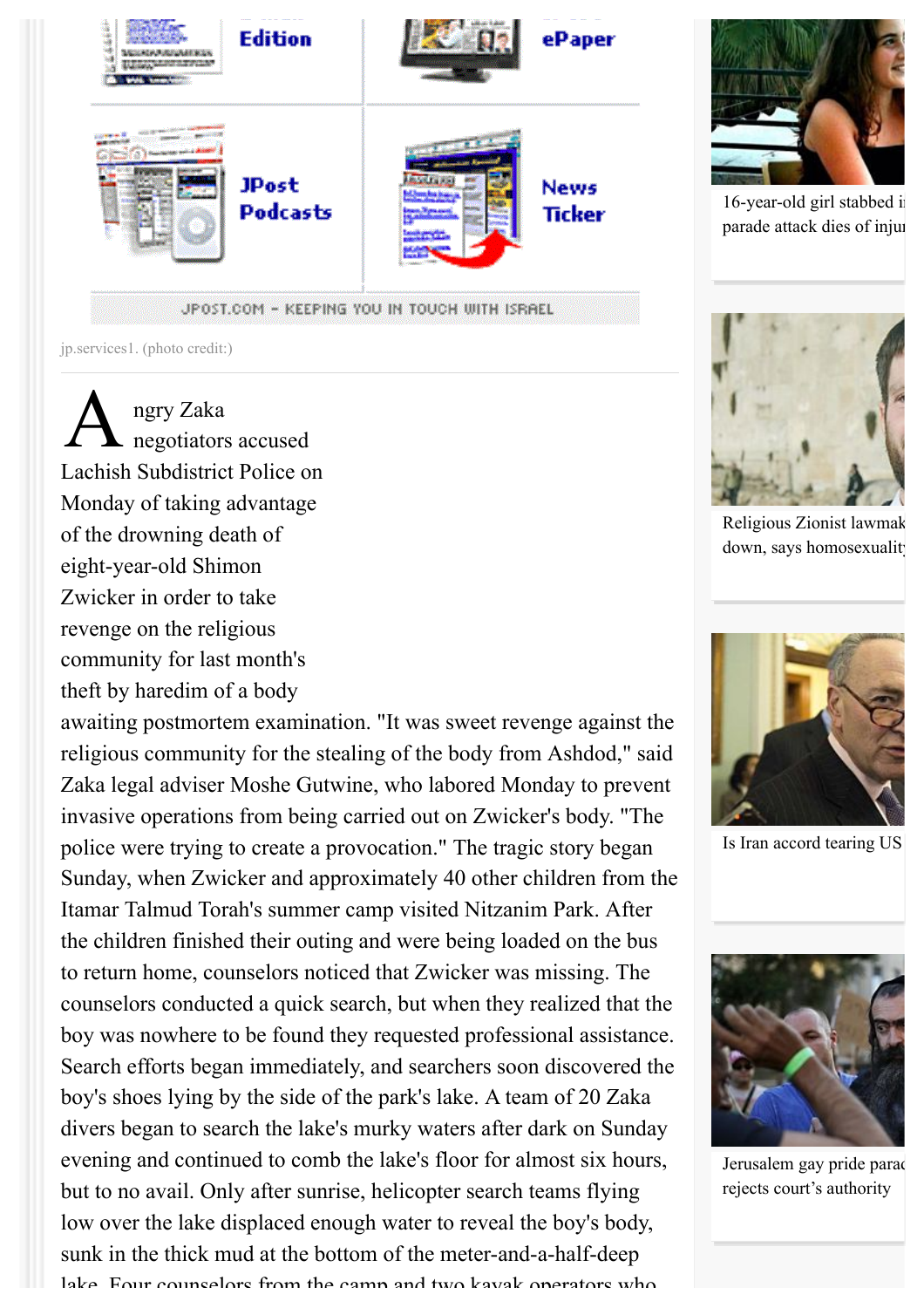lake. Four counselors from the camp and two kayak operators who worked at the lake were all detained by police for questioning shortly after the incident. In addition, both the school's principal and Zwicker's teacher were questioned and released on restricted terms. But the story did not end with the body's discovery. As in any case of death by unnatural causes, police said, the boy's body was required to undergo a postmortem examination. The boy's parents opposed the examination on religious grounds, but the family and police came to agreement on a non-invasive examination at Abu Kabir's L. Greenberg Institute of Forensic Medicine after Zaka advisors intervened. According to Gutwine, the police received the initial report from the external examination, which ruled out any suspicion of criminal activity, and then "went to the district's attorney to fight over whether or not to release the body." Lachish Subdistrict Spokeswoman Ch.-Insp. Michal Hayim said that they had done no such thing, and that it was the district attorney's office that had demanded that the body undergo further testing. She emphasized that, while the circumstances of Zwicker's death necessitated a full postmortem examination, police had sought compromise with the family in order to accommodate their religious beliefs. Gutwine said that the court session to determine the fate of the body was held at the police's request and carried out without notifying the Zwicker family, drawing contrasts to a recent collision on the Trans-Israel Highway in which the deceased's family was present at hearings to discuss the fate of the victim's body. He added that the court appearance was an unnecessary delay, saying that had the police requested blood and fluid samples as part of the external examination carried out in the morning neither the family nor their religious advisors would have opposed the tests. Later in the afternoon, after Zaka legal advisors called on MK Moshe Gafni (United Torah Judaism) to assist their case, the Ashkelon Magistrate's Court decided that the boy's body should be released to his family for burial late Monday afternoon at Ra'anana's old cemetery. Gutwine said that he believed the police piled unnecessary levels of bureaucracy on the case in revenge for the May incident in which haredi extremists stole the body of a 13-month-old baby in order to prevent a postmortem examination from being carried out on her body. "The entire case today was police irresponsibility," Gutwine said. "We at Zaka are faithful to the principle of respect for the dead, but not less than for the living. This incident was terrible enough, and it is inappropriate to make the family sadder over such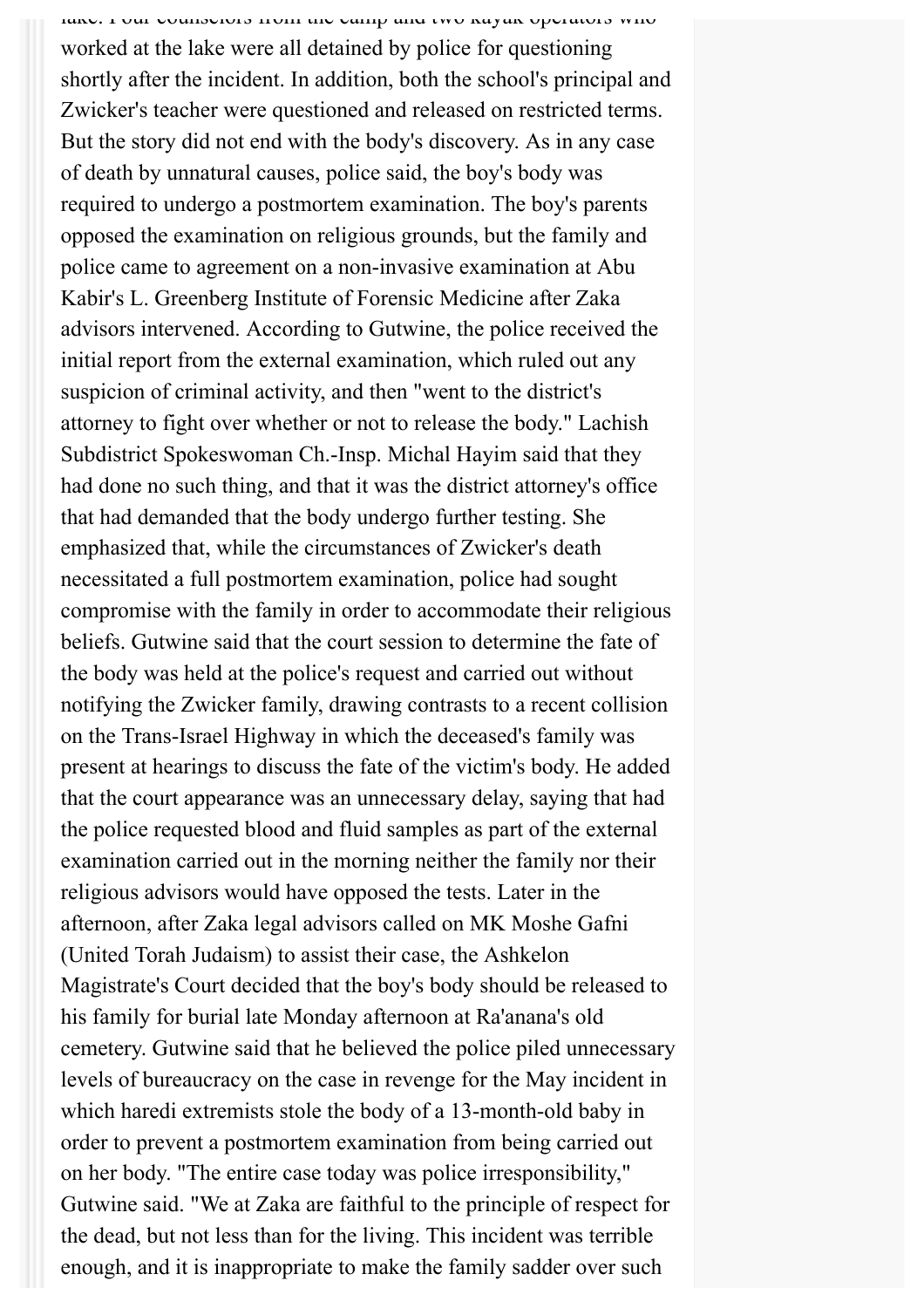police provocations." He added that he had requested that Gafni review the Lachish Subdistrict's behavior before the Knesset's Interior Committee. Hayim vehemently rejected Gutwine's claims. "They always see something related to revenge, but we are required to rule out a situation that someone injured or killed the boy," she said in defense of the postmortem examination.

## LET THE NEWS COME TO YOU

Subscribe to our newsletter and get our top stories directly to your inbox [subscribe newsletter](http://www.jpost.com/LandedPages/JPostNewsletterAndJPostAlert.aspx) **Share on Facebook Delays Find Coogle Plus 58 Year Old Mom At Home DIY: Two Looks 28 Again With Simple Daily Steps a Simple at Home** to **Example Trick FROM AROUND THE WEB** [Sponsored Links](http://www.taboola.com/en/popup?template=colorbox&taboola_utm_source=jpost&taboola_utm_medium=bytaboola&taboola_utm_content=thumbnails-2r-a:Below%20Article%20Thumbnails:) [by Taboola](http://www.taboola.com/en/popup?template=colorbox&taboola_utm_source=jpost&taboola_utm_medium=bytaboola&taboola_utm_content=thumbnails-2r-a:Below%20Article%20Thumbnails:) **Surgeons Horrified: At Home Wrinkle Solution Has Easy Way to Fix Eye Doctors Fuming**  $\mathbf{B}$ a $\mathbf{B}$ **At Home DIY: Two** 13 Shocking Celebrity [45 Extremely Rare Photos](http://www.viralnova.com/rare-historical-photos-gallery/?mb=lmg&utm_source=taboola&utm_medium=jpost%E2%80%8B&utm_campaign=119457) [The 3 worst myths of](http://www.babbel.com/magazine/myths-of-fluency?slc=engmag-a37-vid-bv12-fluencymyths-tb&utm_source=taboola&utm_medium=cpc&utm_campaign=cd_engall_gen_cus_fluencymyths) **Simple Daily Steps** language fluency **to Erase Years From Have to Pay to Be** [Plastic Surgery Disasters](http://www.newsfruit.com/celebrity-plastic-surgery-gone-wrong/?utm_source=taboola&utm_medium=referral&utm_content=Celebrity%20Surgery%20DE%20Desktop&utm_campaign=jpost) From The Past **Free of Joint Pain**



ViralNova

Babbel



**TAGS** [Israel news](http://www.jpost.com/Tags/Israel-news) [jerusale](http://www.jpost.com/Tags/jerusalem-post) operation protect: [world news](http://www.jpost.com/Tags/world-news)



BetterFamilyHome.com [15 Horrific Family Fails -](http://betterfamilyhome.com/15-family-photo-fails/?utm_content=pink&utm_term=jpost&utm_source=taboola&utm_medium=cpc&utm_campaign=Safe_BFH-01-Desktop) Photos



Celebriplanet.com 10 Celebs Who Married [Ordinary People Or Fans](http://www.celebriplanet.com/gossip/10-celebs-who-married-ordinary-people-or-fans/?utm_source=taboola&utm_medium=referral)



Sparta Online Game [Sparta : The Best Free and](http://plarium.com/en/strategy-games/sparta-war-of-empires/?plid=64551&pxl=taboola_fr&&publisherID=jpost) Addicting Online Strategy Game

**YOU MIGHT ALSO LIKE**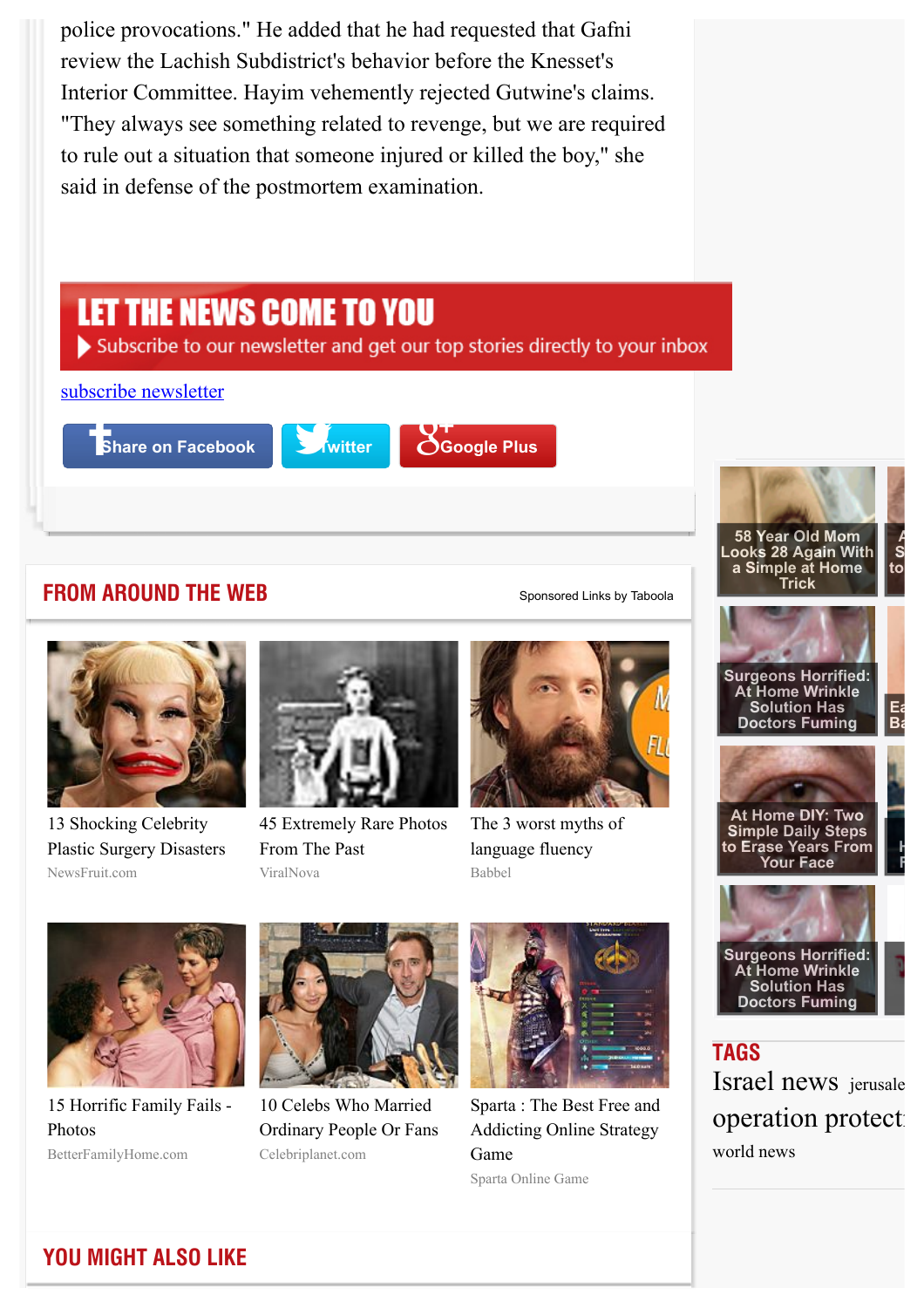[13 Shocking Celebrity Plastic Surgery Disasters](http://www.newsfruit.com/celebrity-plastic-surgery-gone-wrong/?utm_source=taboola&utm_medium=referral&utm_content=Celebrity%20Surgery%20DE%20Desktop&utm_campaign=jpost) NewsFruit.com [45 Extremely Rare Photos From The Past](http://www.viralnova.com/rare-historical-photos-gallery/?mb=lmg&utm_source=taboola&utm_medium=jpost%E2%80%8B&utm_campaign=119457) ViralNova [The 3 worst myths of language fluency](http://www.babbel.com/magazine/myths-of-fluency?slc=engmag-a37-vid-bv12-fluencymyths-tb&utm_source=taboola&utm_medium=cpc&utm_campaign=cd_engall_gen_cus_fluencymyths) Babbel [15 Horrific Family Fails - Photos](http://betterfamilyhome.com/15-family-photo-fails/?utm_content=pink&utm_term=jpost&utm_source=taboola&utm_medium=cpc&utm_campaign=Safe_BFH-01-Desktop) BetterFamilyHome.com [10 Celebs Who Married Ordinary People Or Fans](http://www.celebriplanet.com/gossip/10-celebs-who-married-ordinary-people-or-fans/?utm_source=taboola&utm_medium=referral) Celebriplanet.com [Sparta : The Best Free and Addicting Online Strategy Game](http://plarium.com/en/strategy-games/sparta-war-of-empires/?plid=64551&pxl=taboola_fr&&publisherID=jpost) Sparta Online Game 15 Celebrities Who Are Smart With Their Money...Here Is What ... GoodTips4Wealth [Unique Method Regrows Lost Hair \(Do This Daily\)](http://lifestylejournal.com/hairlossprotocol/?aff=1169&sub=taaHLP-ROW-desk&utm_medium=jpost) Hair Loss Protocol eBook [14 Worst Things of Australia](http://www.risottop.com/en/creepy/16-reasons-not-to-live-in-australia/?utm_source=taboola-en&utm_medium=referral&utm_term=jpost&utm_campaign=taboola-en-11) Risottop.com [Walmart Cams Caught Really Disturbing Things FrivolFluff](http://www.frivolfluff.com/10-walmart-beauties/?utm_campaign=FRFwalmartPrem&utm_content=P340-T30-walmartlbd-walmart&utm_source=taboola&utm_medium=cpc&utm_term=jpost)

Your comment must be approved by a moderator before being published on JPost.com. Disqus users can post comments automatically.

Comments must adhere to [our Talkback policy.](http://www.jpost.com/LandedPages/talkbackpolicy.aspx) If you believe that a comment has breached the Talkback policy, please press the flag icon to bring it to the attention of our moderation team.